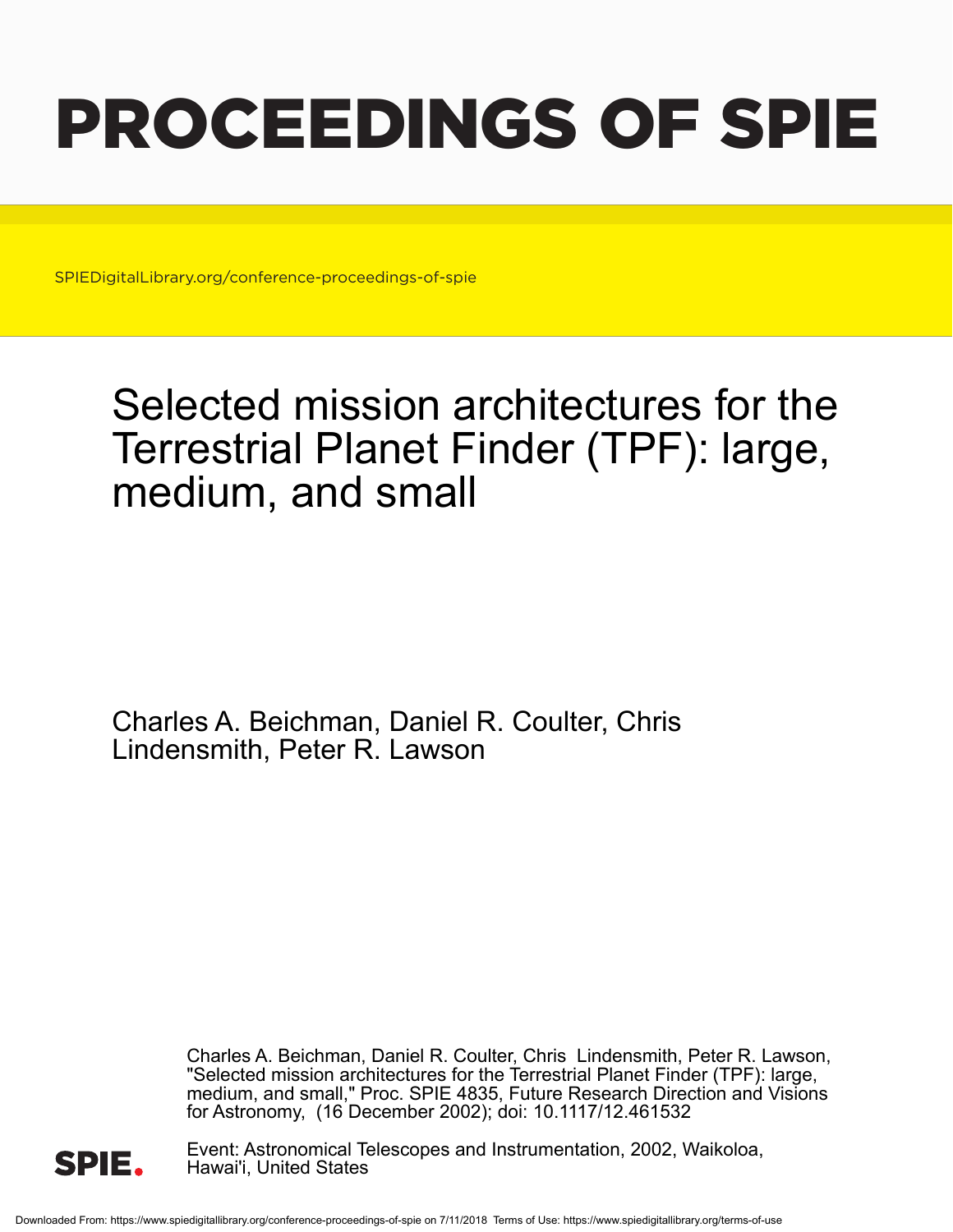### **Selected Mission Architectures For The Terrestrial Planet Finder (TPF): Large, Medium, and Small**

C. Beichman, D. Coulter, C. Lindensmith, P. Lawson Jet Propulsion Laboratory California Institute of Technology Pasadena, California

#### **ABSTRACT**

Four teams incorporating scientists and engineers from more than 50 universities and 20 engineering firms have assessed techniques for detecting and characterizing terrestrial planets orbiting nearby stars. The primary conclusion from the effort of the past two years is that with suitable technology investment starting now, a mission to detect terrestrial planets around 150 nearby stars could be launched within a decade. Missions of smaller scale could carry out more modest programs capable of detecting and characterizing gas giant planets around tens of stars and of detecting terrestrial planets around the nearest stars.

**Keywords**: Terrestrial Planet Finder, planets, life, infrared, interferometer, coronagraph

#### **1. TPF ARCHITECTURE STUDIES**

In May 2000, four industrial/academic study teams began their investigations into architectures capable of performing the TPF mission of searching ~150 stars for earth-like planets and looking for signs of habitability or life around any planets detected in an initial survey. The teams, composed of scientists, engineers, and technologists, analyzed the capabilities of the different architectures and assessed the technical feasibility of the various concepts. In the first phase of the studies the teams were encouraged to explore the broadest possible range of ideas. In the second phase the teams carried out detailed analyses and trade studies on the most promising approaches for a TPF mission planned to start development around 2010.

Each of the teams defined their own approach for identifying and evaluating mission concepts. These concepts generally fell into three categories—the two largest categories are interferometers and coronagraphs, with most of the interferometers designed to detect the thermal infrared signal from planets, and most of the coronagraphs designed to detect the visible light reflected from the parent star. Within each of these two categories is a broad range of architectural

concepts. A third category consists of architectures that are neither interferometers nor coronagraphs. In general, the mission concepts in the third category either cannot perform the full TPF mission of detection and characterization or are based on new technologies that are to be judged well beyond what is achievable in the next decade. A few examples of these are a separated spacecraft, Fresnel Lens coronagraph and a separated spacecraft occulter.

During this period of the exploration of different concepts, the TPF Science Working Group (TPF-

| <b>Table 1. TPF Architectures</b>                                             |  |  |  |
|-------------------------------------------------------------------------------|--|--|--|
| <b>Architecture Class</b>                                                     |  |  |  |
| Shaped Pupil, Visible Light Coronagraph                                       |  |  |  |
| Classical Coronagraph                                                         |  |  |  |
| Non-Redundant Linear Array (hyper-telescope)                                  |  |  |  |
| Apodized Square Aperture (partial study)                                      |  |  |  |
| IR Interferometer (structurally connected and<br>separated spacecraft)        |  |  |  |
| Large IR Coronagraph                                                          |  |  |  |
| Re-examination of Separated Spacecraft IR<br>Interferometer (TPF Book design) |  |  |  |
|                                                                               |  |  |  |

Future Research Direction and Visions for Astronomy, Alan M. Dressler, Editor, Proceedings of SPIE Vol. 4835 (2002) © 2002 SPIE · 0277-786X/02/\$15.00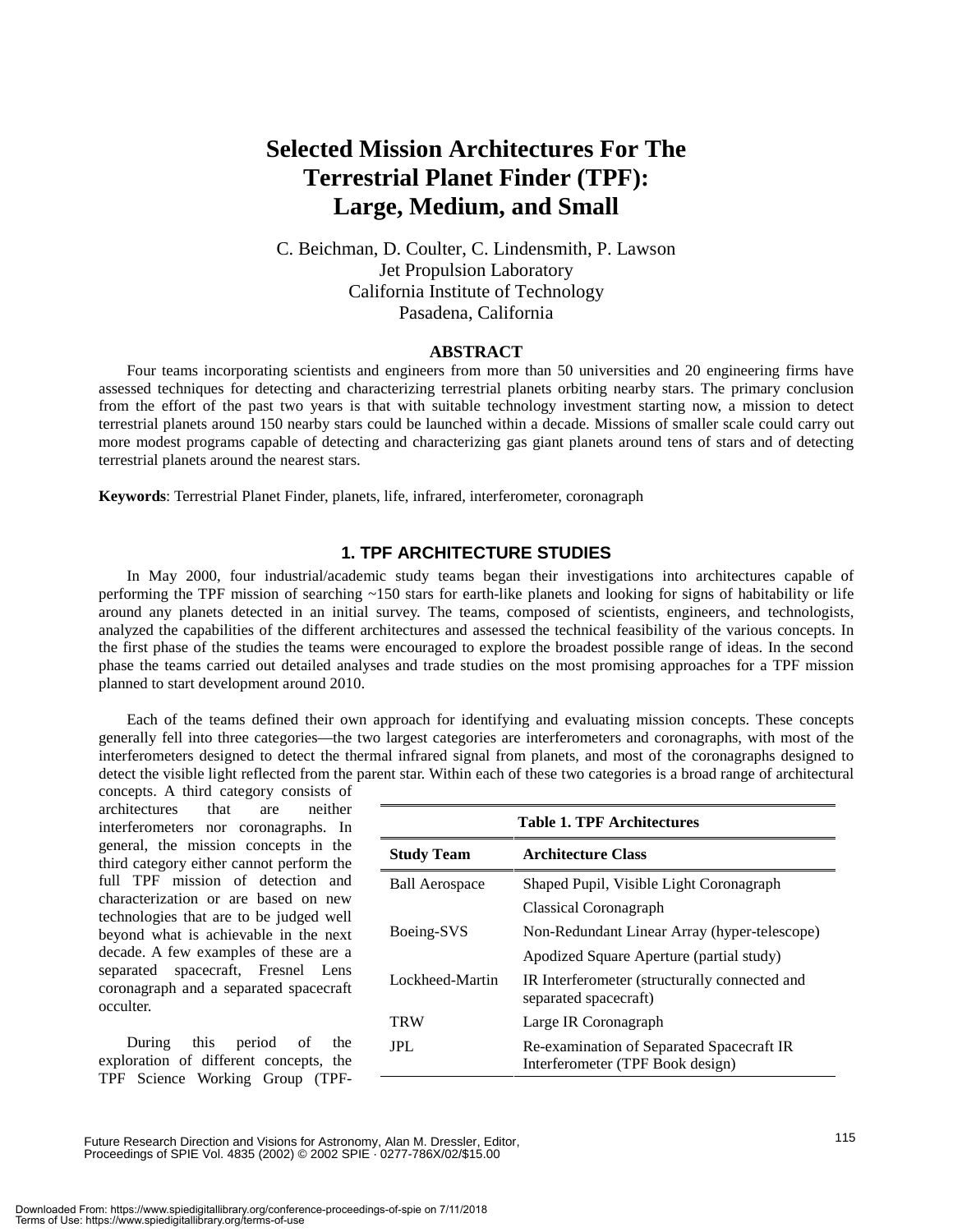SWG) agreed that both the thermal infrared and the visible-near infrared portions of the spectrum offered adequate information on the physical properties of planets, habitability, and the presence of life (biomarkers) so that technological readiness, not wavelength, should be the driving discriminant in choosing among various architectures $^{1,2}$ .

After about seven months of work, each team provided a ranked list of their five preferred designs at the preliminary architecture review in December 2000. With additional input from the study teams and the aid of the TPF-SWG, the TPF Project selected from among the top ranked concepts to provide a diverse set of concepts for more detailed study (Table 1). Some of the contractors elected to investigate an additional concept at a lower level of effort. Between December 2000 and December 2001, the industrial teams made detailed studies of their selected architectures. After a review that included the TPF-SWG and an independent TPF Technology Review Board, the TPF Project selected a visible light coronagraph and an infrared coronagraph as being both capable of meeting TPF's scientific goals and being technically feasible with suitable investment. These options are described briefly below and in more detail in the *Summary Report on Architecture Studies for the Terrestrial Planet Finder*<sup>3</sup> and *The Terrestrial Planet Finder: A NASA Origins Program to*  Search for Habitable Planets<sup>4</sup>.

#### **1.1. IR Nulling Interferometer**

An IR nulling interferometer operating either on a fixed ~40-m structure or in a separated spacecraft configuration offers good performance. It can achieve the fundamental TPF goals of surveying nearby stars for Earths, carrying out a low spectral resolution characterization of the atmospheres, and searching amongst the brightest detected planets for ozone, an important biomarker (see references 3,4, and 5 for general summaries of the interferometric approach to TPF). In these designs, the angular resolution is of course limited by the length of the structure. The benefits of a single spacecraft system must, however, be weighed against the inability to resolve habitable zones subtending smaller angles.

Deciding between these two alternatives will require that important scientific, programmatic and technological tradeoffs be made over the next 3–4 years. The indefinite deferral of the Starlight flight mission makes it unlikely that a separated spacecraft technology demonstration mission can be operational before ~2010, thus calling into question the viability of a formation flying version of TPF ready for launch by 2015. If a flight validation of the formation flying interferometer is judged to be necessary prior to implementation on TPF, and if work over the next few years demonstrates that a structurally connected interferometer would be adequate to study a reasonable sample of stars, then NASA may choose to focus *at an early date* on this implementation of a nulling interferometer.

The issue of ancillary science is more challenging for the interferometer than for the coronagraph. While a cooled interferometer in space offers thousand-fold sensitivity advantages relative to ground-based systems, the angular resolution of a  $\leq 40$ -m fixed boom system is modest compared to the Keck or VLT Interferometers. A separated spacecraft version of TPF would offer dramatic gains in both sensitivity and angular resolution for imaging science using baselines out to 1 km. It should be noted that extension to baselines longer than a few 100 m or operation on sources without a bright on-axis star  $(K \sim 17 \text{ mag})$  to phase the interferometer would add significant complexity and cost to the system.

The largest area of technical risk for the infrared interferometers is not in the performance of the individual components but in the operation of the various elements as a complete system. No insurmountable problems were identified at the component or assembly level. Most of the required elements are either under development and making good progress or are reasonable extensions of technology being developed for missions and ground observatories that will be in place well before TPF needs them. But the overall complexity of this system, which incorporates the some of the most difficult aspects of SIRTF, NGST, SIM, and Starlight, cannot be overemphasized. Issues of integration and test will be very important. A major focus of TPF technology development in support of these architectures must be the development of system-level testbeds, simulators and integrated models that will provide the necessary insight into the problems associated with TPF performance at the system level.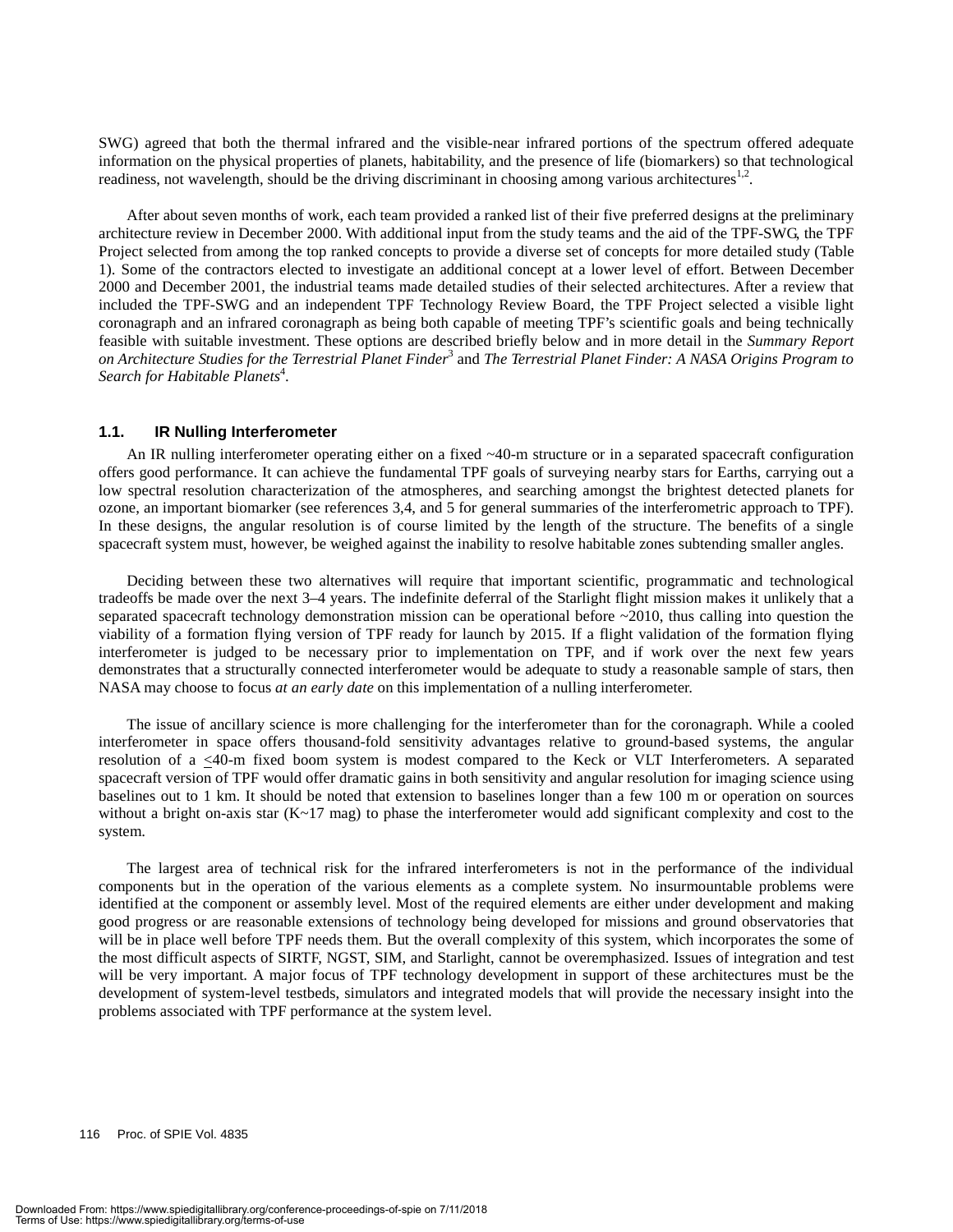#### **1.2. Visible Telescope with a Coronagraph and/or Apodized Aperture**

The primary focus of one team and the secondary priority of another team was on a visible light system using a large telescope along with a variety of techniques to reject diffracted and scattered starlight. A coronagraph incorporating a shaped pupil mask and a deformable mirror operating on a monolithic 4x10-m telescope shaped to fit into existing launch shrouds offers good performance and can achieve the fundamental TPF goals of surveying nearby stars for Earths, carrying out a low spectral resolution characterization of the atmospheres, and searching for an important biomarker, molecular oxygen, in the brightest planets detected.

**Table 2. Time to Survey 150 Stars for 1 Epoch (days)** 

| Architecture                                    | <b>Survey Time</b> |
|-------------------------------------------------|--------------------|
| <b>Ball Coronagraph</b>                         | 15                 |
| Ball Shaped pupil                               | 50                 |
| Boeing-SVS Apodized Square<br>Aperture (ASA)    | 262                |
| Boeing-SVS Non-Redundant Linear<br>Array (NRLA) | 55                 |
| Lockheed Martin (LMSS)                          |                    |
| 40-m truss                                      | 40                 |
| Separated Spacecraft (Book Design)              | 106                |

The issue of ancillary science for this system is straightforward. The Ball and Boeing-SVS teams envision incorporating the coronagraphic capability as just one of a number of focal plane instruments. Traditional HST-like visible/UV instruments would offer greatly expanded scientific potential due to operation on a telescope with 20 times the collecting area of HST.

The areas of greatest technical risk for the visible coronagraph are in the development, manufacturing and implementation of the large, ultra-low wavefront error (WFE) primary mirror and components associated with the challenging requirements for starlight suppression. The TPF coronagraph requires a lightweight primary mirror three to four times the size of the HST mirror with a (corrected) wavefront error (WFE) over the critical mid-spatial frequencies of  $\approx$ 1Å rms and a stability of  $\leq$ 1Å rms over the required integration time of several hours. The coronagraphs themselves

are functionally simple, and although the demands for system performance are challenging, none are thought to be insurmountable. Work is in progress on many of the required elements, and in some cases (e.g., the high actuator density-deformable mirrors), is progressing very well. Studies are underway with regard to possible approaches for mirror fabrication. Mirror development will be a top priority over the next several years. A major focus of TPF technology development in support of this architecture is, and will continue to be, the development of system-level testbeds, simulators, and integrated models that will provide the necessary insight into the achievable levels of performance in the laboratory and problems associated with implementing this architecture in space for TPF.



**Figure 1. The cumulative time to search the habitable zones around a sample of 150 stars (1 epoch) is shown for 6 different architectures. The ASA performance could be improved with the implementation of a deformable mirror to further reduce scattered light.**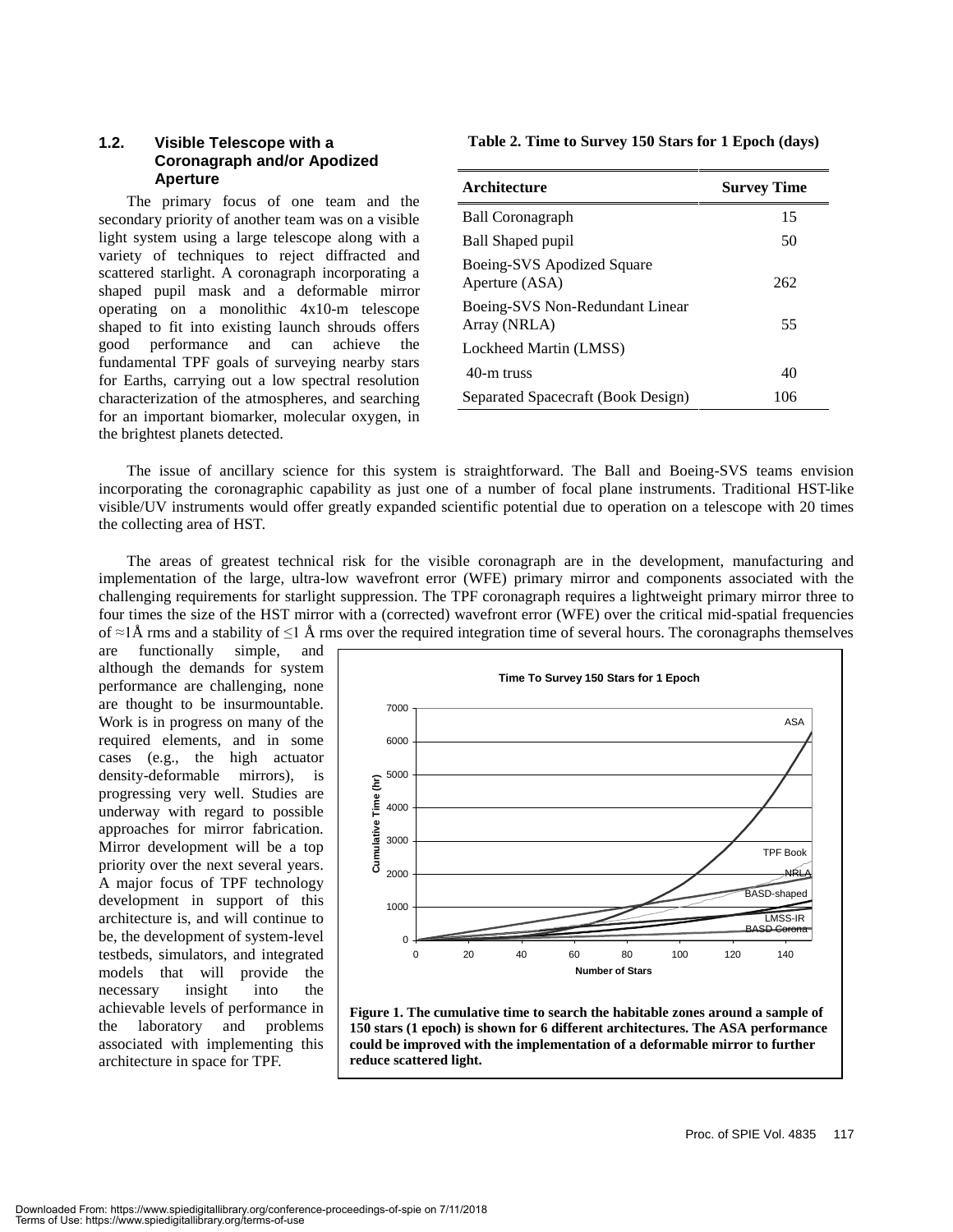#### **1.3. Comparison of Observing Time Requirements**

Figure 1 summarizes the time required to complete a survey of 150 stars. Because of the need to observe these stars at three epochs to confirm the detections and make a preliminary determination of orbital parameters, the full survey would take approximately 3 times longer. These estimates have not been optimized for observing strategies appropriate to particular designs or sky coverage through the year.

The Ball coronagraph completes the survey in the shortest time, but in all cases except the Boeing-SVS coronagraph, a three-fold redundant survey can be completed in less than 1 year. The performance of Boeing-SVS system could be made comparable to that of the Ball coronagraph by the addition of a deformable mirror to improve the ratio of planet light to residual starlight. The factor of two difference in speed between the two infrared interferometers is probably not significant given the large number of assumptions about instrumental and observational parameters.

A program of searching 150 stars along with follow-up observations to characterize ~50 planets in greater spectroscopic detail at a few days apiece could be carried out in half of a five-year mission. The remainder of the fiveyear mission duration could be spent on general astrophysics investigations or kept as a reserve against decreases in instrument capability or operational efficiency.

#### **2. PRECURSOR MISSIONS TO DETECT GAS-GIANT PLANETS AND NEARBY EARTHS**

The TPF-SWG considered the potential application of TPF technology to the study of gasgiant planets and was emphatic that detection and characterization of such planets was of great scientific interest in its own right. For example, Figures 2 and 3 show visible and mid-IR spectra of various gas giant planets. The appearance of the gas giants in our own solar system are quite distinct from one another and the physical properties and evolutionary history leading to those differences represent fundamental questions for our understanding of planets in general. In many cases, gas giants can be detected more easily than terrestrial planets, depending on wavelength region and orbital location. Advantages of direct detection of giant planets, particularly those on more distant orbits, include immediate and simple identification of multiple planets and planets on long periods that would be difficult to detect with radial velocities or astrometric techniques. In the long run, spectral or color information available from direct detection techniques could yield radius and mass estimates that might be accurate enough to distinguish between gas-giant and terrestrial planets, but verifying such an assertion will require dynamical and photometric data on a larger sample of objects than the nine planets in our own solar system.

The TPF-SWG emphasized that a mission capable of studying a large number of giant planets and a small number of terrestrial planets (those within 8 pc) would be a scientifically credible and important mission<sup>6</sup>. Such a mission would also serve as a technological first step along the way to



**Figure 2. The visible spectra of planets in our solar system reveal a great deal of information on their physical properties (Traub, private comm.)**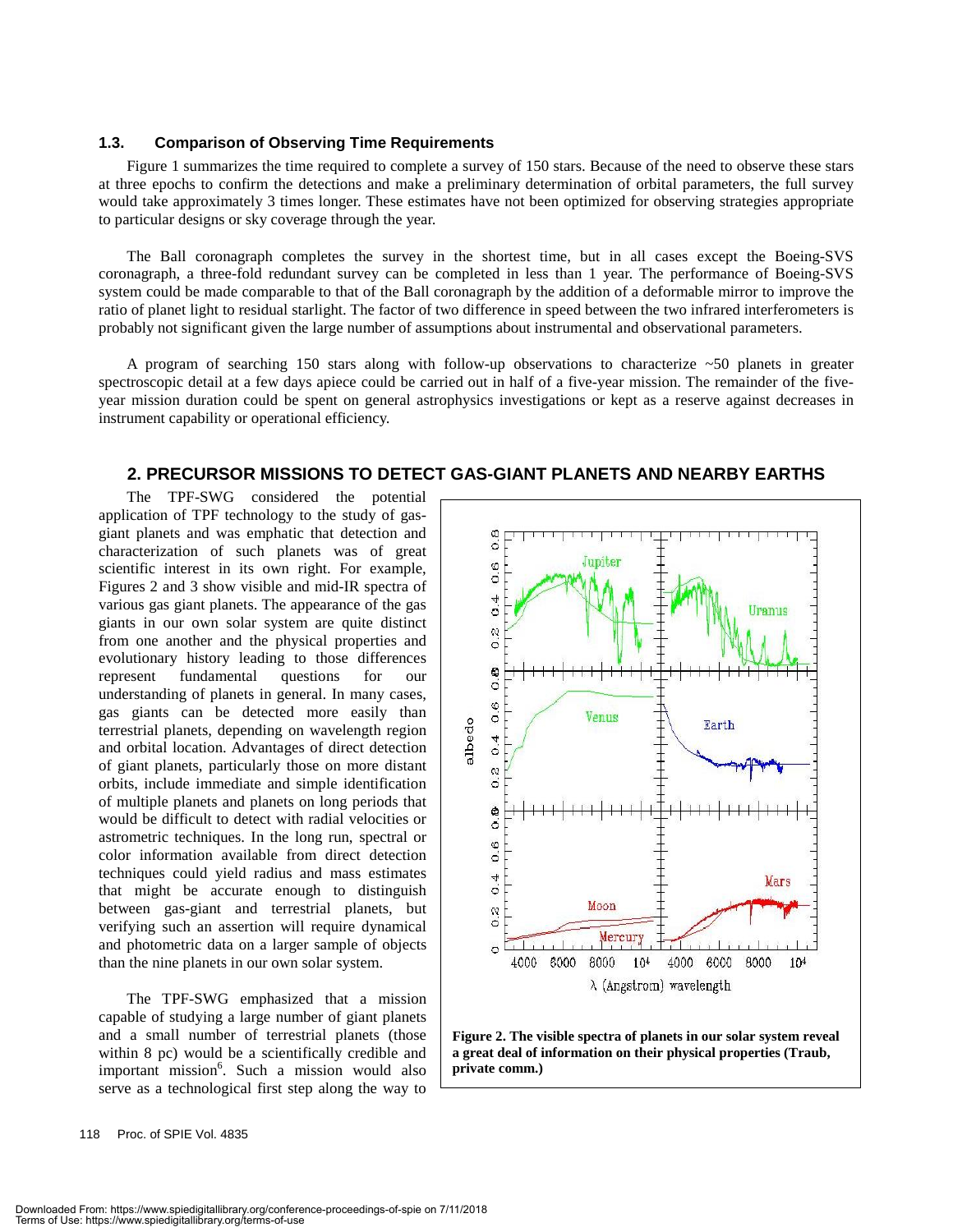missions capable of finding and characterizing in greater detail more Earths around more distant stars. The case for a mission of smaller scope than the full TPF mission described in this report would be greatly bolstered if transit experiments, such as the  $Kepler<sup>7</sup>$  mission or by other means, were to determine that terrestrial-sized planets in the habitable zones of solar-type stars were a common occurrence<sup>9</sup>,  $\eta_{\oplus}$ ~1. As described in their final reports, a number of the teams investigated smaller-scale yet scientifically meritorious missions that would potentially be less technologically challenging, lower in cost and risk, and ready to proceed into implementation before the full scale TPF (Table 3).



#### **3. STRATEGY LEADING TO A FORMULATION PHASE BY 2007**

TPF will be the next major mission in the

**Figure 3. The infrared spectrum of giant planets offers a number of important spectral features observable at low resolution8 .** 

Origins program following SIRTF, SIM and NGST with a launch date around 2015. In support of this schedule NASA will enter a 3~4 year period of intensive scientific investigation, design study and technology development leading to the selection of the final TPF architecture no later than mid FY 2006 in preparation for entering the formulation phase by FY 2007. During the pre-formulation phase, NASA has allocated \$200M to support three main areas of activities: science, mission studies, and technology development:

• Approximately 10% of the total TPF budget will be allocated on an annual basis to support TPF preparatory science investigations and fellowships with the goal to understand better the nature and, if possible, the frequency of occurrence of Earthlike planets around other stars. These funds will be awarded through competitive processes such as NASA Research Announcements.

• JPL will perform detailed mission studies of "point designs" for the coronagraphic and interferometric versions of TPF. The products of these studies will be concepts similar in nature and utility to the NGST "Yardstick" design developed by GSFC in the early stages of NGST development.

| <b>Table 3. Potential TPF Precursors</b>                                            |                                                                                           |                                                                                                        |
|-------------------------------------------------------------------------------------|-------------------------------------------------------------------------------------------|--------------------------------------------------------------------------------------------------------|
| <b>Mission</b>                                                                      | <b>Technology Benefit</b>                                                                 | <b>Science Return</b>                                                                                  |
| Starlight                                                                           | Formation Flying Interferometry                                                           | None                                                                                                   |
| <b>IR</b> Interferometer<br>(9-m baseline,<br>two $0.6$ -m mirrors)                 | Demonstrate IR nulling; precision,<br>cryogenic structure                                 | Detection of Hot Jupiters                                                                              |
| <b>IR</b> Interferometer<br>$(20 \text{ m}, 42 \text{ -} \text{m} \text{ mirrors})$ | Demonstrate IR nulling, precision,<br>cryogenic structure                                 | Jupiters, Nearest Earths $(<8$ pc)                                                                     |
| Visible Coronagraph<br>$(2-m \text{ mirror})$                                       | Demonstrate visible coronagraph,<br>apodized apertures                                    | Low resolution spectroscopy of<br>Jupiters to 25 pc                                                    |
| Visible Coronagraph<br>$(4-m$ mirror)                                               | Demonstrate visible coronagraph,<br>apodized aperture; fabrication of<br>large telescopes | High resolution spectroscopy of<br>Jupiters to 50 pc, Nearest Earths.<br>Strong ancillary astrophysics |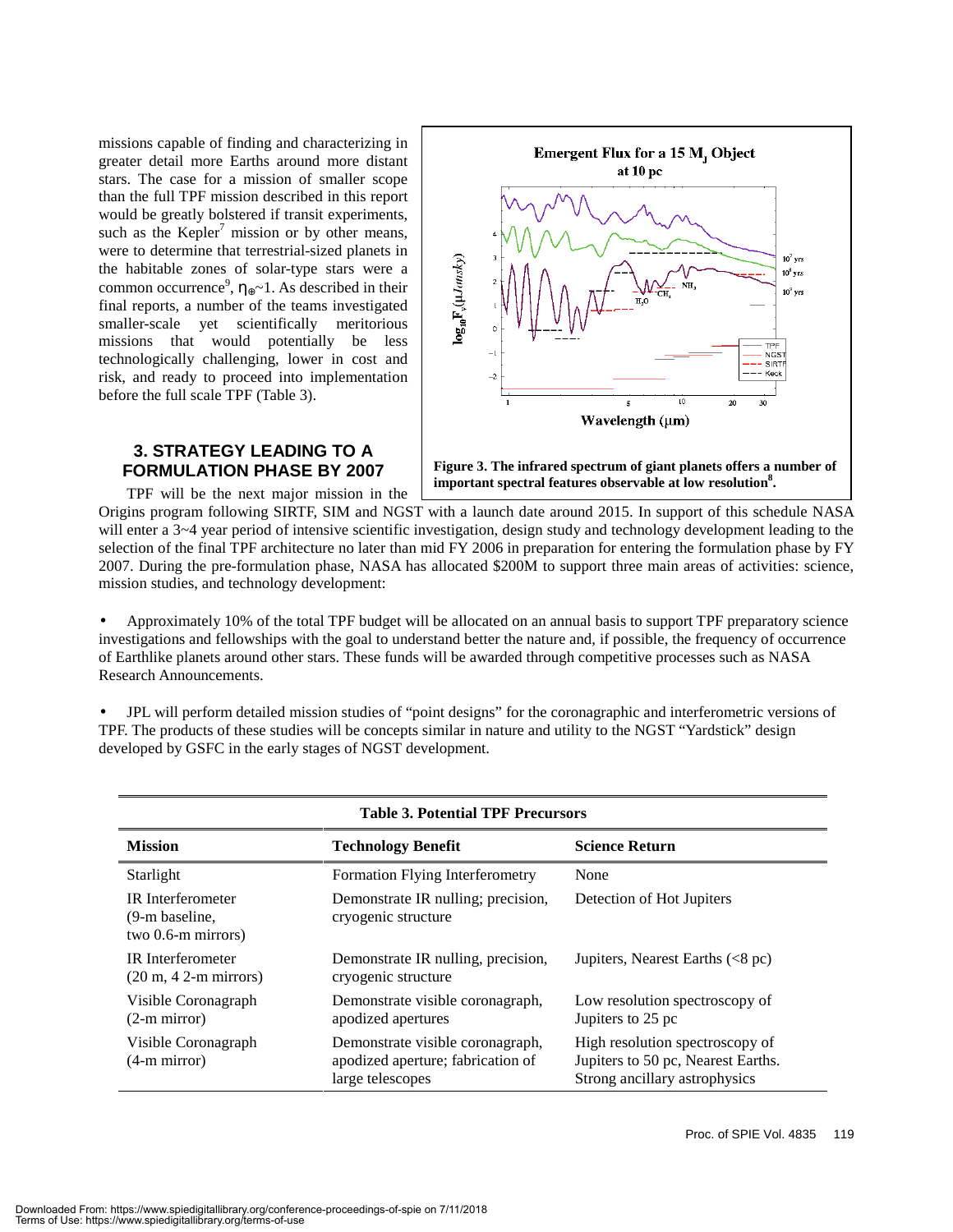• The bulk of TPF funding will be targeted to developing the key technologies needed for both architectures. The goal will be to develop the critical technologies by the end of FY 2005 to the level required to assess their suitability for inclusion in a mission that would start around 2010. Technology development will be performed through a combination of efforts at JPL and major competed efforts in industry or at universities. Several major technology solicitations have already been executed or are in preparation. Following the selection of an architecture, the design will be refined and key technologies developed during the formulation phase. Additional insight into the scientific or technology issues will be gained from precursor missions such as SIRTF and Kepler as well as any other precursors.

#### **4. INVOLVEMENT WITH INTERNATIONAL PARTNERS**

The TPF Project has worked closely with other space agencies to lay the groundwork for future collaboration. In Europe, ESA has been studying the Darwin mission which is an nulling IR interferometer similar to the free flying interferometer studied in the US. Two years ago NASA and ESA each named scientists to serve on the science team of the other agency's project. A Letter of Agreement is pending between ESA and NASA to lay out plans for collaborative studies and ITAR-compliant technology development in support of the architecture downselect to take place in 2–3 years. This letter acknowledges the ultimate goal of a collaboration on a joint TPF/Darwin mission. Each agency will continue to have members on both science teams and will have semi-annual management meetings to ensure close coordination between the projects and agencies on technology plans, key decisions and project milestones. In addition to its contacts with ESA, the TPF Project has worked with the Inter-Agency Consultative Group (IACG) that advises NASA, ESA, the Japanese (ISAS) and Russian space agencies. The IACG has established a working group to advise all four agencies on the opportunities for additional collaborations.

#### **5. CONCLUSION**

As the technology matures and the opportunity to start the mission approaches, NASA and the science community will have to reach a consensus on the scientific performance in the areas of planet finding and general astrophysics needed to justify the mission. The present view on the importance of TPF's goals is well described in the NAS/NRC survey of astronomy and astrophysics  $(2001)$  which concluded<sup>10</sup>:

*"Search for life outside of earth and, if it is found, determine its nature and its distribution in the galaxy…[This] is so challenging and of such importance that it could occupy astronomers for the foreseeable future*."

Some of TPF's observational capabilities will be affordable; others will have to be deferred to subsequent, still more capable missions. This judgment will demand increased knowledge about all aspects of the frequency, nature and evolution of planetary systems. The missions and investigations outlined above, including SIRTF, SIM, Kepler, and NGST, as well as ground-based activities will provide important scientific background. The technology program, if adequately funded, will provide the engineering basis for choosing a particular design and implementing it in a timely and cost-effective manner. At the end of TPF's pre-formulation phase, NASA, together with its potential international partners, will be prepared to address the challenge of looking for habitable planets and seeking signs of life beyond the Solar System.

#### **ACKNOWLEDGEMENTS**

The research described in this paper was performed at the Jet Propulsion Laboratory, California Institute of Technology, under a contract with the National Aeronautics and Space Administration. This work was supported by the TPF project. The author acknowledges valuable contributions from TPF Science Working Group and the contractor teams.

#### **REFERENCES**

- 1. Des Marais, D., et al., "Remote Sensing of Planetary Properties and Biosignatures on Extrasolar Terrestrial Planets*", JPL Technical Report* 01-008 (2001).
- 2. Des Marais, D., et al., "Remote Sensing of Planetary Properties and Biosignatures on Extrasolar Terrestrial Planets*", Astrobiology*, in press (2002).

120 Proc. of SPIE Vol. 4835